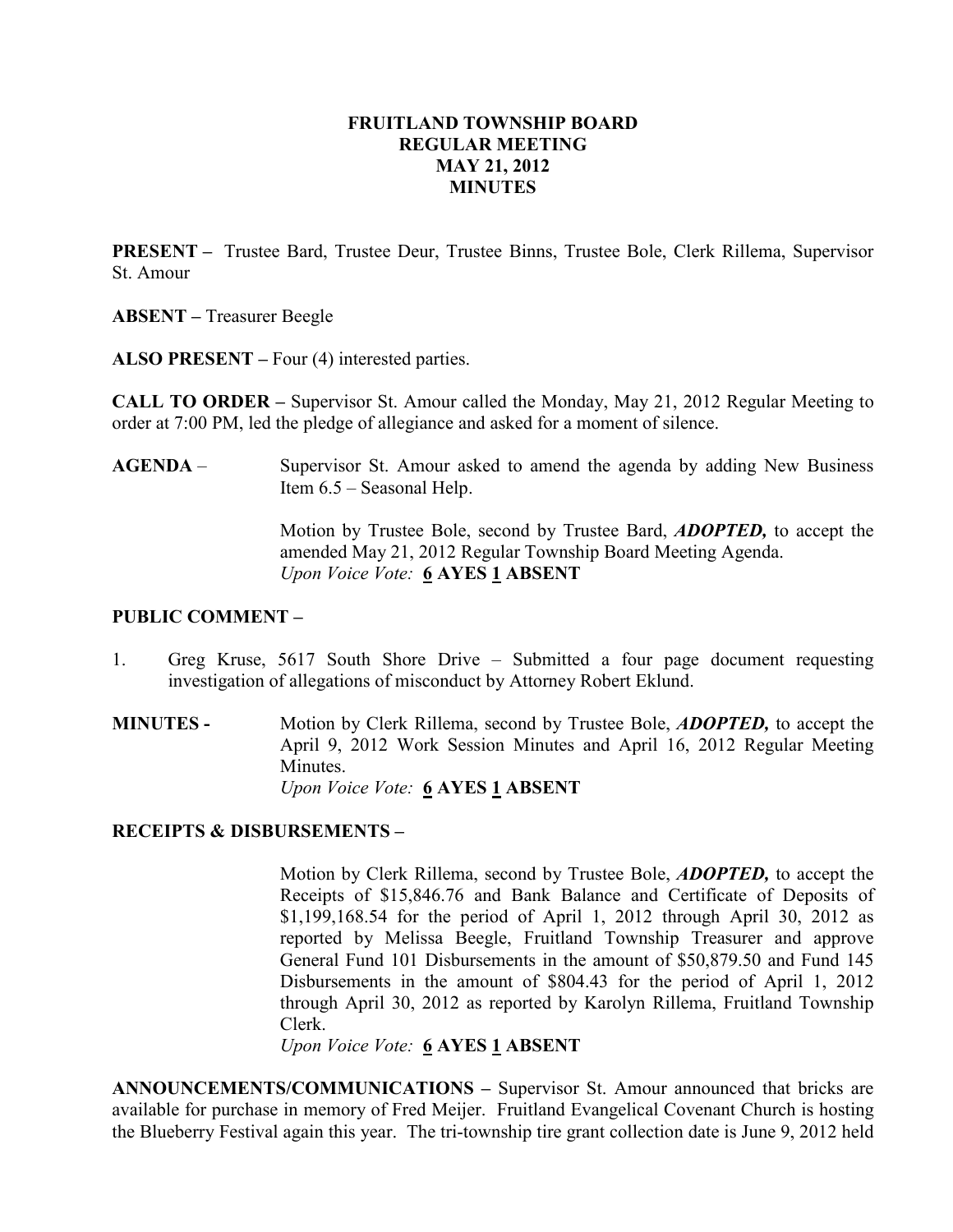# FRUITLAND TOWNSHIP MAY 21, 2012 REGULAR MEETING MINUTES

at Mullally Park in Laketon Township. Several culverts have been replaced in the township. The West Michigan Bicycle Club is hosting the time trials again in the township on June 16, 2012. Dalton Township will continue to mow/sweep the Fred Meijer Bike Trail and submit expenses against the grant. Several signs along the trail are missing and will be replaced. The Swan Cull on White Lake began the weekend of May 19. Supervisor St. Amour has requested White Lake Excavating to evaluate our burn pile and the ecology station and recommend when it should be burned. The Scenic Drive Preservation Group reported that an invasive plant species known as Mustard Garlic has been reported in Fruitland and Laketon Townships.

# COMMITTEE/BOARD UPDATES –

- White Lake Ambulance Authority Trustee Bard reported that no meeting was held last month.
- White Lake Fire Authority Supervisor St. Amour reported that restructuring of personnel was occurring, conversations of updating the Articles of Incorporation were taking place and the Aerial Ladder Truck was appraised for possible trade in.
- Parks & Recreation Commission Supervisor St. Amour reported that Attorney Even is in the process of submitting our brief for the court case scheduled for June 18, 2012.
- Planning Commission Trustee Deur reported that two public hearing were held for blueberry farming.

Motion by Trustee Deur, second by Trustee Binns, **ADOPTED**, to approve the Planning Commission's recommendation to approve a Special Land Use Permit which was requested by Bruce A. VanderBie for blueberry farming on a vacant Bard Road parcel. The parcel #61-06-127-100-0001-15 and is located in a Rural Residential (RR) district. Upon Voice Vote: 6 AYES, 1 ABSENT

Motion by Trustee Deur, second by Trustee Bard, **ADOPTED**, to approve the Planning Commission's recommendation to approve a Special Land Use Permit which was requested by Frank Coles for blueberry farming on a vacant McMillan Road parcel. The parcel #61-06-128-400-0002-00 and is located in a Rural Residential (RR) district. Upon Voice Vote: 6 AYES, 1 ABSENT

- Zoning Board of Appeals Clerk Rillema reported that no meeting was held this month.
- Citizens Advisory Wireless Committee Trustee Deur had no report.
- McMillan Road End Update Supervisor St. Amour stated that the stairway and fencing is completed. Signage has been received and will be scheduled to be installed with our maintenance supervisor.
- White Lake Public Advisory Committee Trustee Deur reported that there was no May meeting and the next meeting is scheduled for June 7, 2012.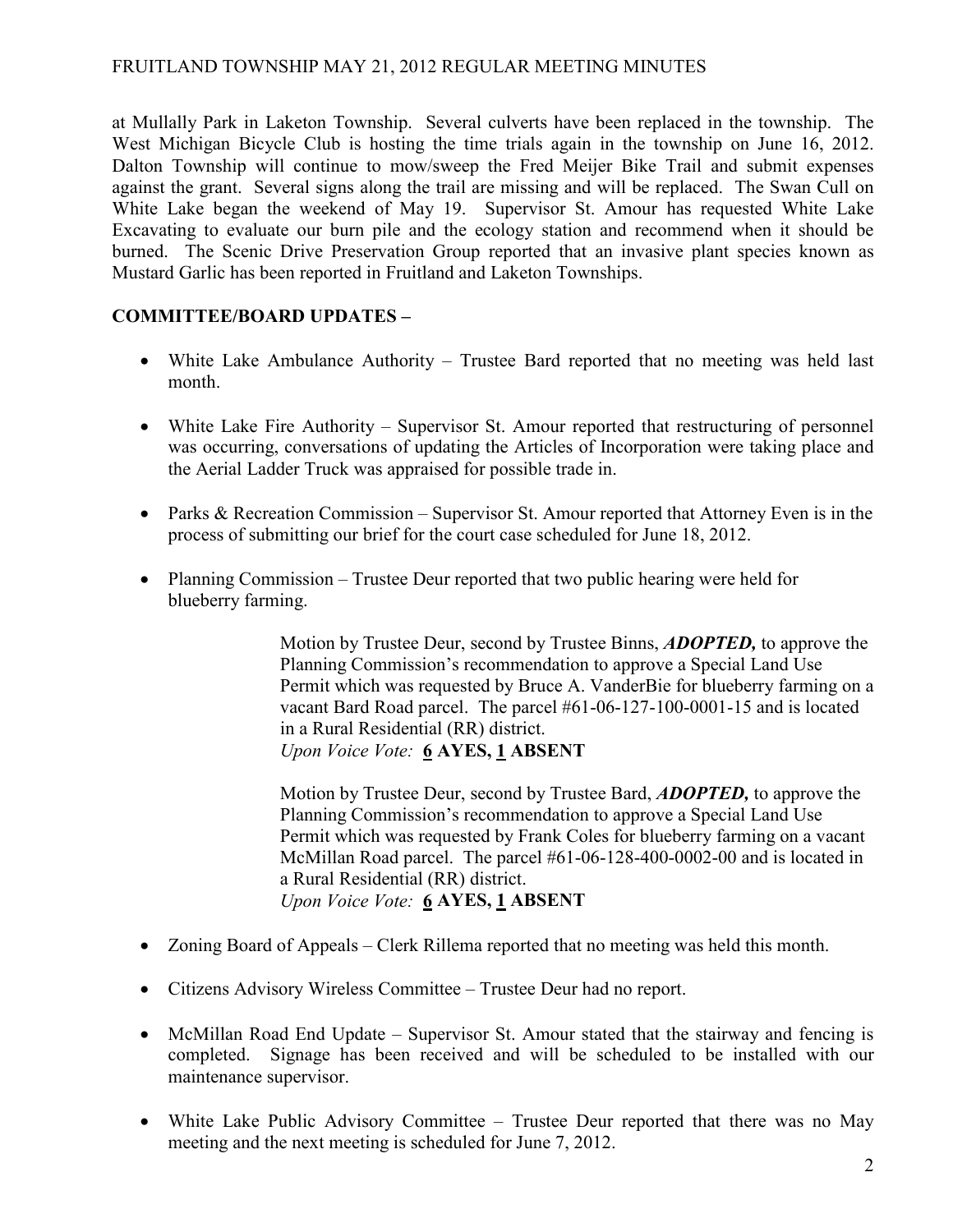# OLD BUSINESS –

- 1. Ordinance Enforcement Supervisor St. Amour reported that details of the properties were provided at the May work session.
- 2. Civil Infractions Supervisor St. Amour reported that review of the proposed civil infractions will occur at the June work session.
- 3. Life Ring Options –

Motion by Trustee Bard, second by Trustee Bole, ADOPTED, to authorize the Supervisor to contract with Novotny Electronics to install Life Ring Monitoring Alarms for Fruitland Township's side of the White Lake Channel in the amount not to exceed \$4,625.00. Roll Call Vote: Trustee Bard AYE, Trustee Deur AYE, Trustee Binns AYE, Clerk Rillema AYE, Trustee Bole AYE, Supervisor St. Amour AYE, Treasurer Beegle ABSENT

# NEW BUSINESS –

- 1. Health Insurance Supervisor St. Amour reported that a letter was received from our health insurance carrier (NIPPON) that our coverage would be cancelled as of May 31, 2012 due to only having one employee on our group plan. After conversation with our agent, Jay Keessen, Supervisor St. Amour wrote a letter requesting a 90 day extension.
- 2. 4206 Duck Lake Road –

Motion by Trustee Bole, second by Trustee Deur, **ADOPTED**, to authorize the Clerk to pay Meyer Well Drilling, Inc., for repair of the well at 4206 Duck Lake Road in the amount of \$620.20. Roll Call Vote: Trustee Bole AYE, Clerk Rillema AYE, Trustee Binns AYE, Trustee Deur AYE, Trustee Bard AYE, Supervisor St. Amour AYE, Treasurer Beegle ABSENT

- 3. Policies & Procedures, Employee Handbook Supervisor St. Amour requested that any additions and/or deletions to the policies and procedures and employee handbook be forwarded to Clerk Rillema prior to our June work session at which discussion will take place. Trustee Deur inquired if Attorney Even would be reviewing and Supervisor St. Amour answered "yes".
- 4. WRLS Supervisor St. Amour stated that the Clerk and he toured the White River Light Station. Several building repairs were undertaken by SPLKA volunteers that may need to be removed (wall constructed between bedroom and living room, bathroom wall hung sink removed and replaced with built in sink/cabinetry, kitchen island and built in hutch/desk in bedroom). Continued talks with SPLKA to enhance communication continues.
- 5. Water Policy Board –